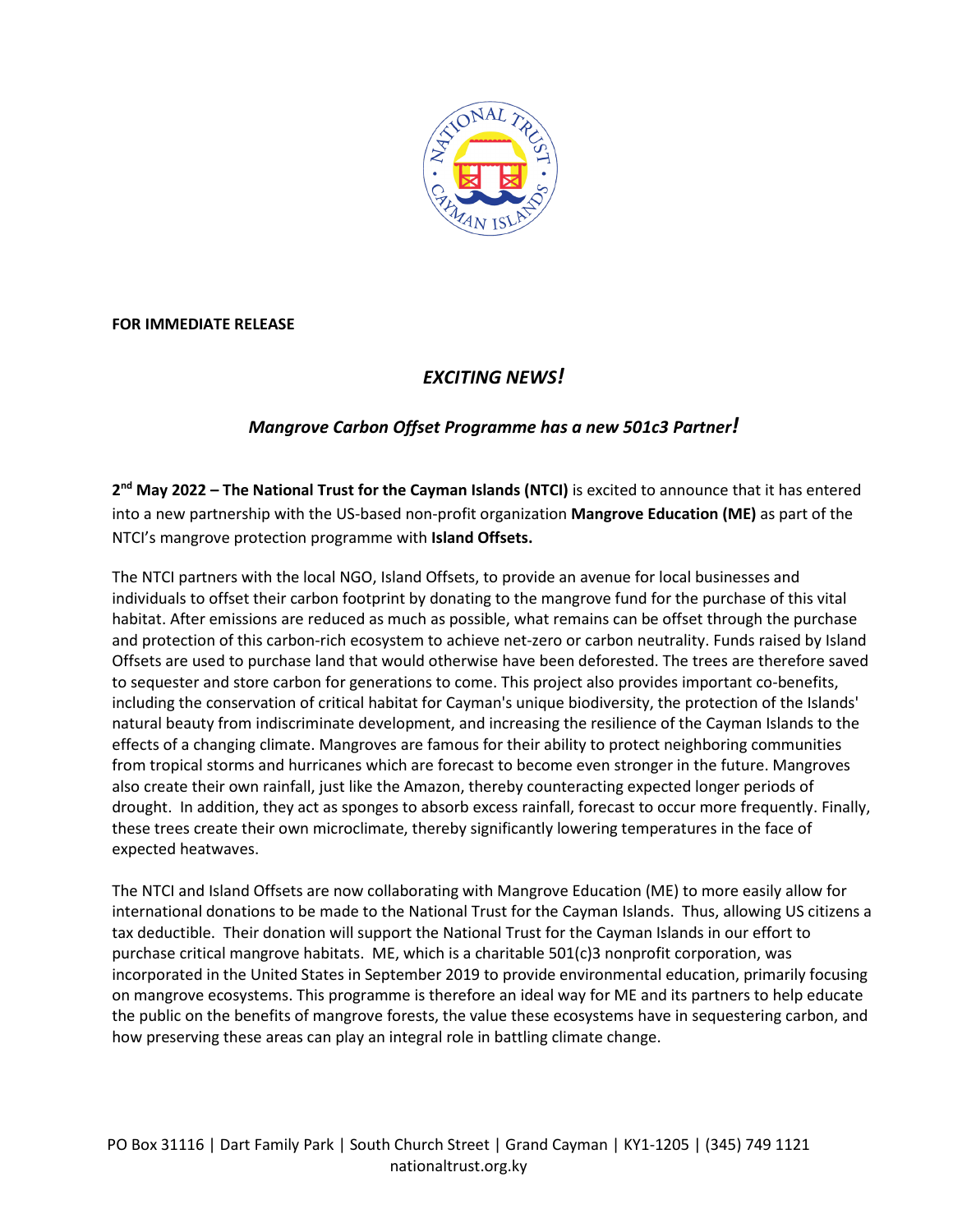

"Now that international organizations can support the work of the National Trust in the purchase and protection of this vitally important ecosystem, we are excited to partner with such a like-minded organization" stated Chairman of the NTCI, Olson Anderson.

### **ENDS**

**For more information on how to donate via Mangrove Education please contact [environment@nationaltrust.org.ky](mailto:environment@nationaltrust.org.ky)**

### **MEDIA CONTACT**

Annick Jackman / Executive Director National Trust for the Cayman Islands Tel: 345 927 6766 Email: [director@nationaltrust.org.ky](mailto:director@nationaltrust.org.ky)

## **About the National Trust for the Cayman Islands**

The National Trust for the Cayman Islands is a non-governmental organization whose mandate under the National Trust Law (2010 Revision) includes the preservation of the historic, natural and maritime heritage of the Cayman Islands for present and future generations.

#### **About the Blue Iguana Conservation Programme**

The Blue Iguana Recovery Programme began in 1990 with only 30 dedicated Blue Iguanas and the primary goal to restore the wild population to 1,000 Blue Iguanas, encouraging viable population in the long-term. Having met its primary goal in 2018, the initiative formally transitioned to the Blue Iguana Conservation Programme in 2019 with a new focus of sustainably conserving the native species of Grand Cayman.

#### **About the National Trust's Environmental Programme**

The National Trust for the Cayman Islands' environmental programme was founded on the concept that the protection of native plants and animals is best achieved by protecting the natural areas in which they depend.

PO Box 31116 | Dart Family Park | South Church Street | Grand Cayman | KY1-1205 | (345) 749 1121 nationaltrust.org.ky